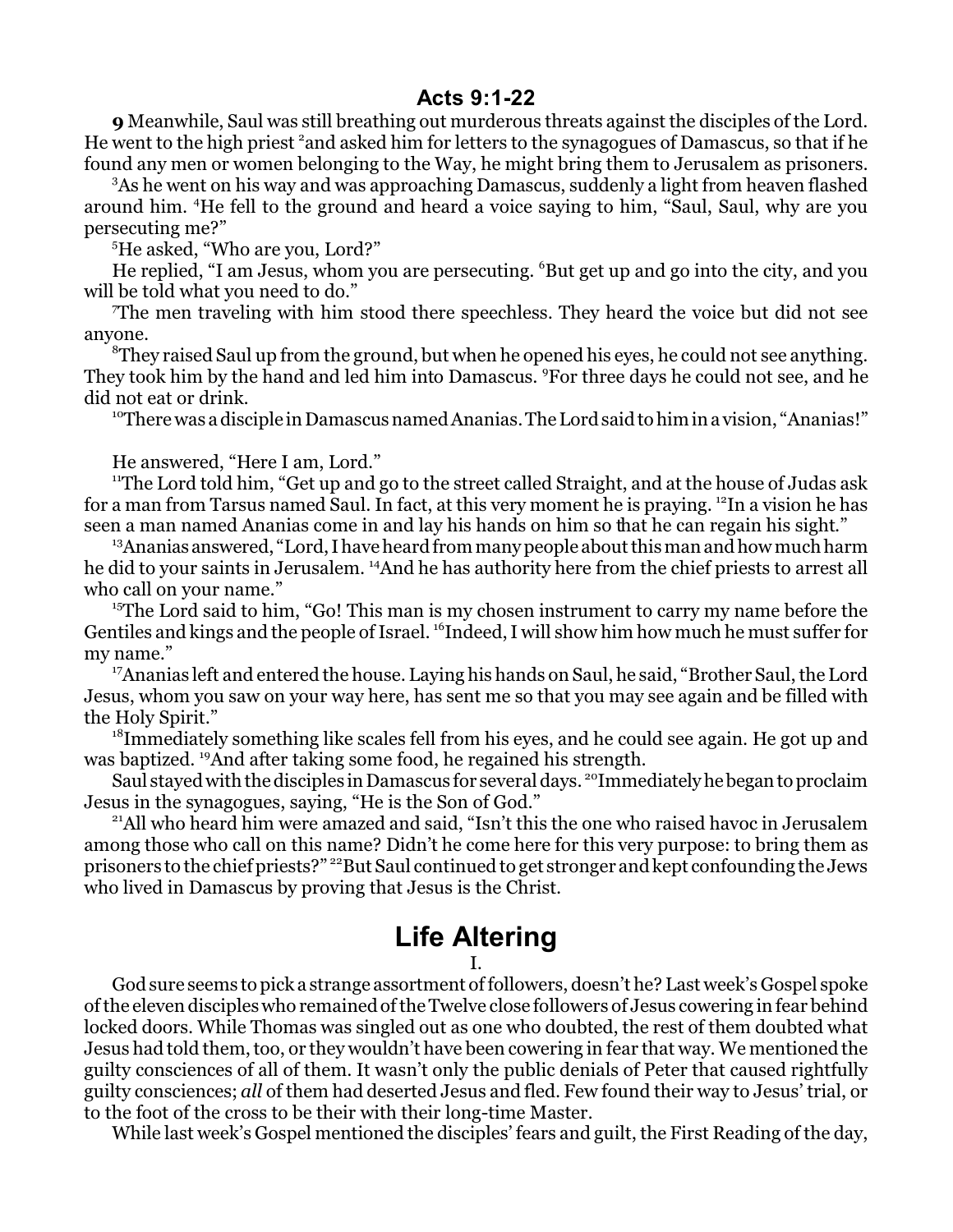from Acts, showed Peter as the spokesman for the disciples saying to the Sanhedrin and the high priest: "We must obey God rather than men... <sup>32</sup>We are witnesses of these things" (Acts 5:29, 32, EHV). Jesus had fulfilled his promise to the Eleven to send the Holy Spirit to them. Fear turned to boldness by God's power.

This week's reading from Acts shows something entirely different. "Meanwhile, Saul was still breathing out murderous threats against the disciples of the Lord. He went to the high priest <sup>2</sup>and asked him for letters to the synagogues of Damascus, so that if he found any men or women belonging to the Way, he might bring them to Jerusalem as prisoners " (Acts 9:1-2 EHV). Saul was not some timid follower cowering in fear behind locked doors in Jerusalem. Saul was not a simple fisherman or a hated tax collector, as many of the Eleven were.

Saul was bold. Saul was unafraid. Saul had the religious establishment on his side. Not only that, but he was convinced he was right. He was convinced that Jesus was a charlatan and a fake. Saul did not believe that Jesus was the Messiah but was, instead, someone who was leading Godfearing Jews away from the right path as they continued to look for the Messiah, who *he* believed was still to come. He wanted to stamp out this new Way so that people would be forced to follow the old way, which he was convinced was the right way.

II.

You are totally different, right? You aren'tfilled with a righteous zeal to stamp out Christianity.

Later in his life, the man formerly known as Saul was called Paul. In his Letter to the Romans he wrote: "The mind-set of the sinful flesh is hostile to God, since it does not submit to God's law, and in fact, it cannot" (Romans 8:7, EHV). He wasn't just talking about his former self and people like him who were persecutors of the Christian church. Every single human being is born a sinner—with a sinful flesh—a sinful flesh that is hostile to God.

The Bible speaks about a person's natural state in three ways; we discussed them in catechism class. A person is born spiritually dead, spiritually blind, and an enemy of God. Dead is very descriptive. One who is dead can do nothing on his or her own. There is no way you, as one who was dead, could choose God or ask God into your life. Spiritual blindness is descriptive, too. One who is blind cannot see a pathway to God. God the Holy Spirit must lead such a person to faith through the Means of Grace, the gospel in God's Word and in the Sacraments.

The third one is the way the Apostle Paul described the natural self in that passage from Romans. Hostile to God means being an enemy of God. Not only does the natural self want nothing to do with God, it actively works against God and his gospel.

That's the way every single one of us was by nature. That's the way *you* were: an enemy of God who wanted nothing to do with God or his love.

## III.

The Lord Jesus had plans for Saul. "Suddenly a light from heaven flashed around him. <sup>4</sup>He fell to the ground and heard a voice saying to him, 'Saul, Saul, why are you persecuting me?' <sup>5</sup>He asked, 'Who are you, Lord?' He replied, 'I am Jesus, whom you are persecuting'" (Acts 9:3-5, EHV).

Up to this point in his life, Saul was an evil man. He stood around watching while Stephen, the first martyr of the Christian church, was put to death. He hated Jesus. He hated the group of people who were starting to be known as Christians. Saul was not just a *little* hostile to the Lord Jesus, he was filled with an active rage. He was an enemy of God and his church.

Perhaps it was a bit of poetic justice. The man who was spiritually blind was struck with physical blindness. But the Holy Spirit was hard at work with the Means of Grace. Jesus himself spoke to Saul: "I am Jesus, whom you are persecuting."

Then there is Ananias, who was called by God to restore Saul's physical sight. Ananias had reason to be afraid. "Lord, I have heard from many people about this man and how much harm he did to your saints in Jerusalem. <sup>14</sup>And he has authority here from the chief priests to arrest all who call on your name" (Acts 9:13-14, EHV).

After being reassured by God, Ananias went to see Saul. "Brother Saul, the Lord Jesus, whom